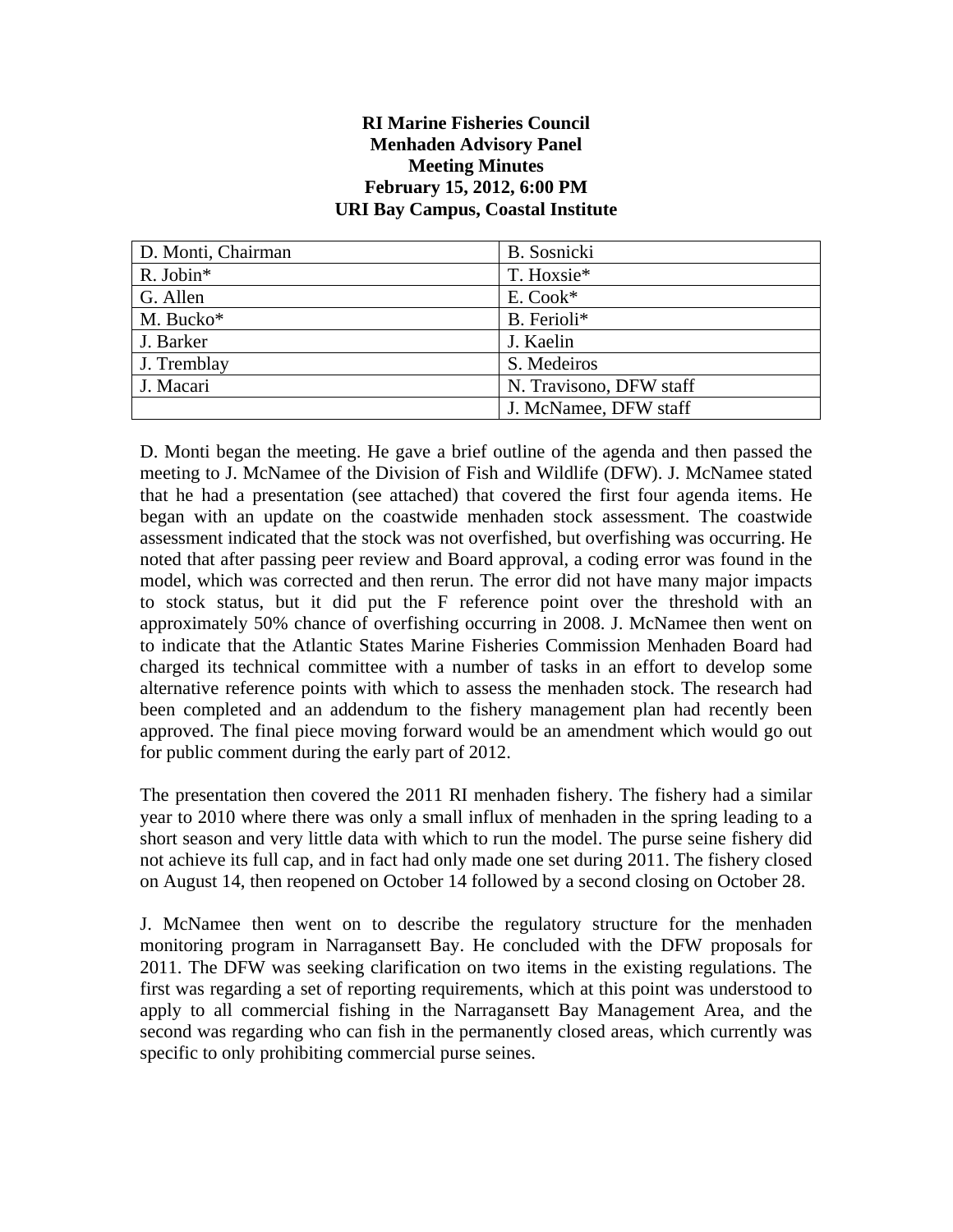D. Monti turned the meeting back to the panel for comments and proposals. R. Jobin began with a comment on the permanent closed areas. He stated that the intent was for the closed areas to be for all commercial fishing. S. Medeiros stated that he supported R. Jobin's interpretation.

The group discussed how the new menhaden fishery management plan amendment would affect the RI program. J. Macari asked about the regulations in other states. J. McNamee stated that RI has a fairly comprehensive and complex set of regulations, and the only state that has anything similar is the cap that exists in the Chesapeake Bay. This is the only regulation that exists in the Chesapeake, the rest of the program isn't nearly as complex as the RI program. Other states have regulations that govern things like gear restrictions or closure zones, but nothing like what RI has. J. Barker asked whether there was going to have to be one single program for all the states. He felt there was a lot of precedent to allow states to meet a fishery management plans requirements with independent plans. His main point was that he felt the RI plan was a good one and didn't necessarily need to get changed. J. McNamee agreed about the state by state precedent, but he stated that he wouldn't have a good idea of the affects on the RI program until the new fishery management plan amendment specifications were set.

M. Bucko wondered if there was a way to do a regional assessment as is done for tautog so that RI can manage its own fishery relative to its own biomass. J. McNamee stated that the current plan with the depletion model is as close to a localized assessment as could be performed. The reason was the migratory nature of the species. Tautog stay close to home so a regional assessment was appropriate.

The group began to discuss fishing in the closed areas again. M. Bucko felt they could continue to allow some small scale commercial fishing to occur in the closed areas. The fishing that occurred in 2011 allowed a lot of fresh menhaden to be available in bait shops over the summer, which was a benefit to bait shops and recreational anglers. R. Jobin stated that he didn't know how enforcement could enforce a complete commercial closure when they wouldn't be able to tell who was commercial and who was not. M. Bucko thought the most effective way was to set a limit rather than enforcing it by commercial or not. S. Medeiros stated his belief on the intent of the regulation from the previous year and concluded that there should not be more than 200 fish allowed for anyone in the closed areas. G. Allen supported this comment. There was further discussion on how to enforce the closed area provisions. R. Jobin made a motion: **In the permanent closed areas, no fishermen (commercial or otherwise) fishing with a method other than purse seine could have more than 200 fish in possession. This should be a daily vessel limit in the closed areas. The panel voted unanimously to approve the motion.** 

The group then discussed the reporting provisions. S. Medeiros thought it was important to get the information from all of the harvest sources so thought the reporting provision should be in effect for everyone. J. McNamee stated that the group did not need to do anything, the regulation currently read this way, but now getting the clarification allowed him to move forward with a notification to fishermen so it was clear.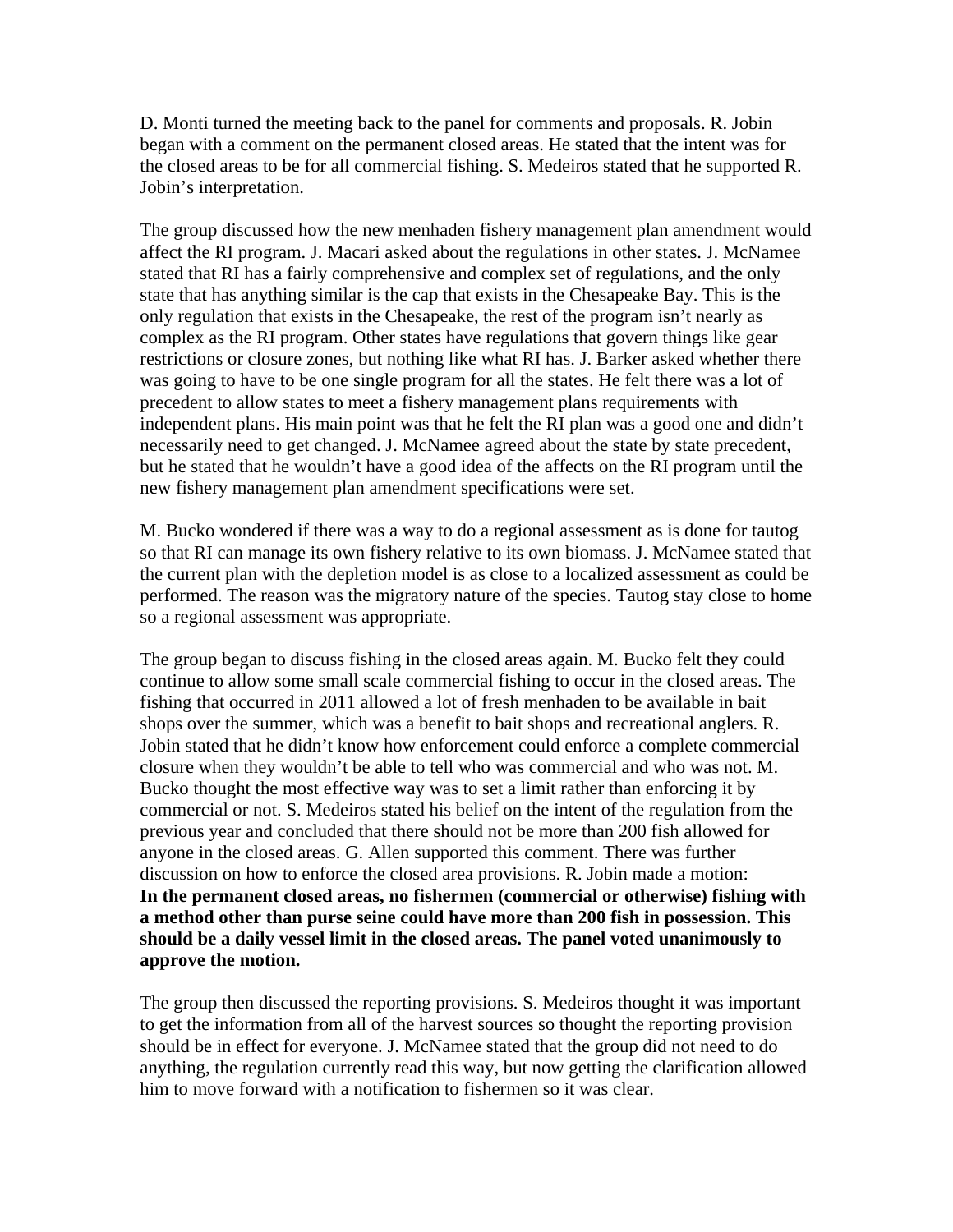M. Bucko thought it would be important to let the DFW and the Director know they were happy with the rest of the program. He made a motion:

**To approve the status quo program with the exception of the needed modifications of the earlier motion. The panel voted unanimously to approve.** 

D. Monti asked if there were any further proposals or comments. J. Barker stated that he felt the endorsement for the purse seine fishery was much too low. He felt the resource was much more valuable than the endorsement signified. The group had some discussion on this, most were in agreement.

The group finished with some discussion on the panel make up. D. Monti asked if the group thought there should be an additional recreational representative. The panel thought the membership list was constituted adequately.

D. Monti adjourned the meeting at this point.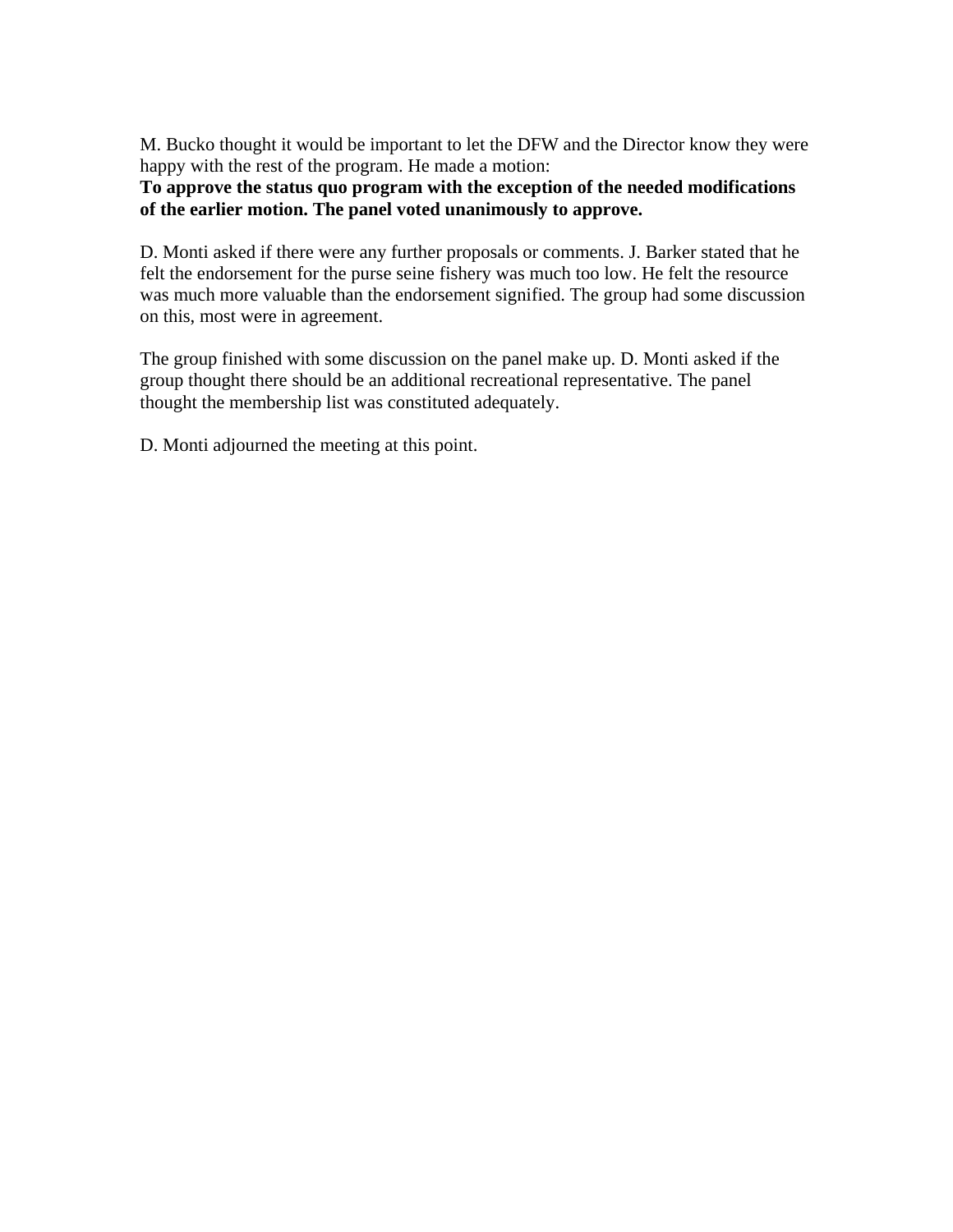# **Summary of Rhode Island Menhaden Fishery with Stock Status Updates 2011**

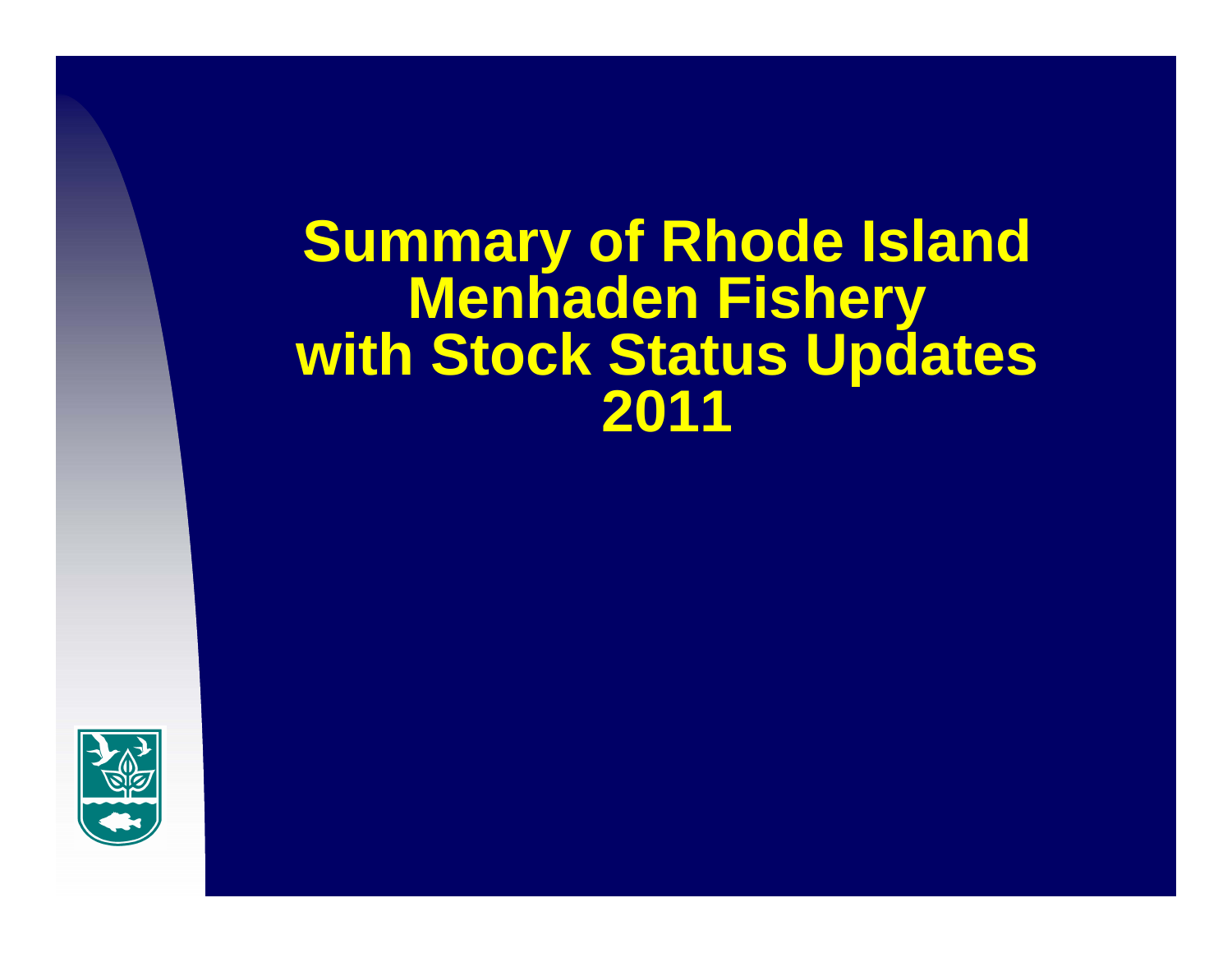### **2011 Menhaden Coastwide Stock Status**

- ♦ **The most recent peer reviewed assessment for menhaden occurred in 2009.**
- **Fishing mortality and stock biomass estimates generated with a statistical catch at age model developed by Beaufort, NC marine fishery lab**
- ♦ **Forward projecting age structured model**
- ♦ **The original finding after peer review was: the menhaden stock is not overfished and overfishing is not occurring.**

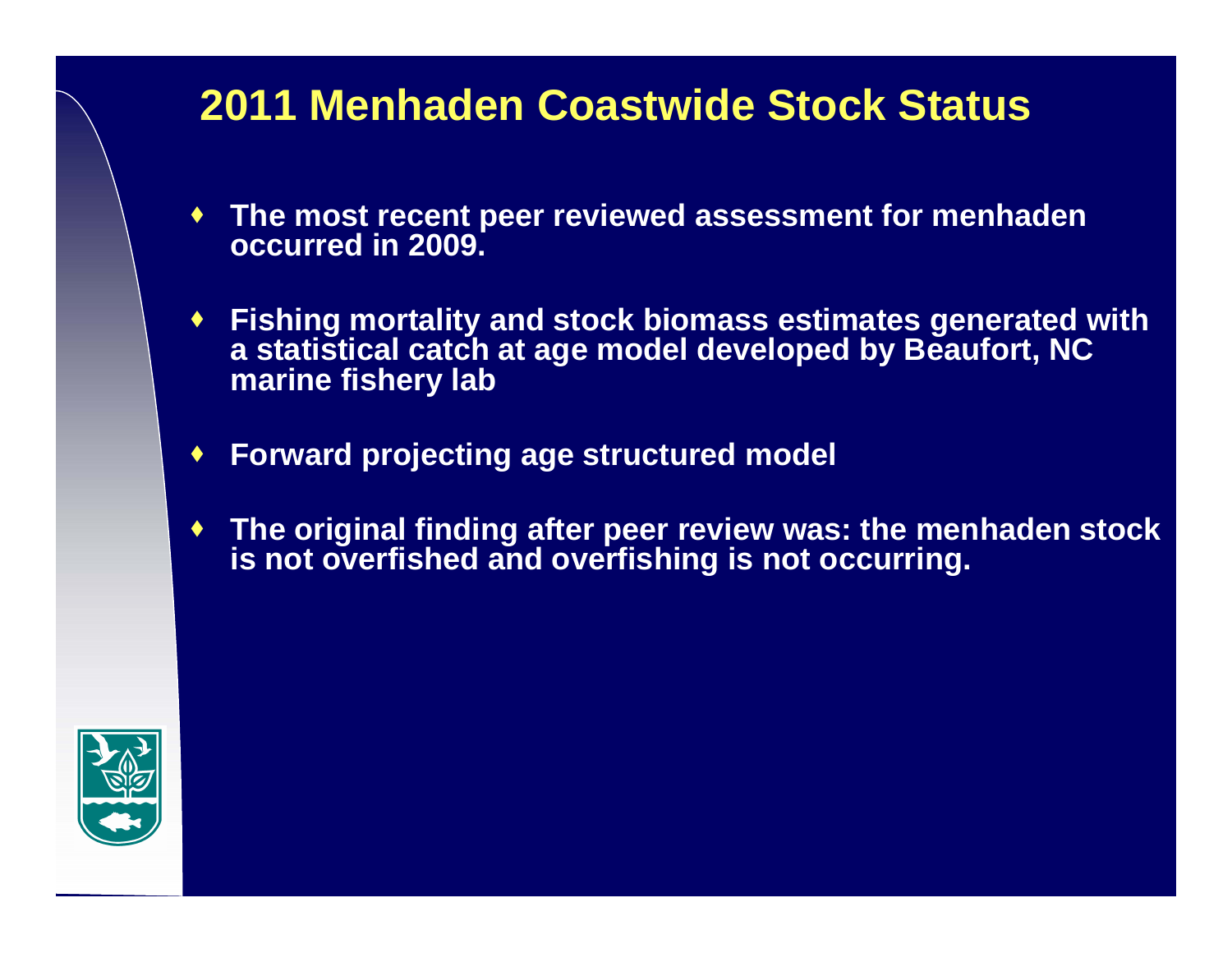### **2011 Menhaden Coastwide Stock Status**

- ♦ **After peer review and Board approval, a coding error was found in the model**
- $\blacklozenge$ **Model was corrected and rerun**
- ♦ **The error did not significantly impact the earlier conclusions of the assessment with regard to overfished status**



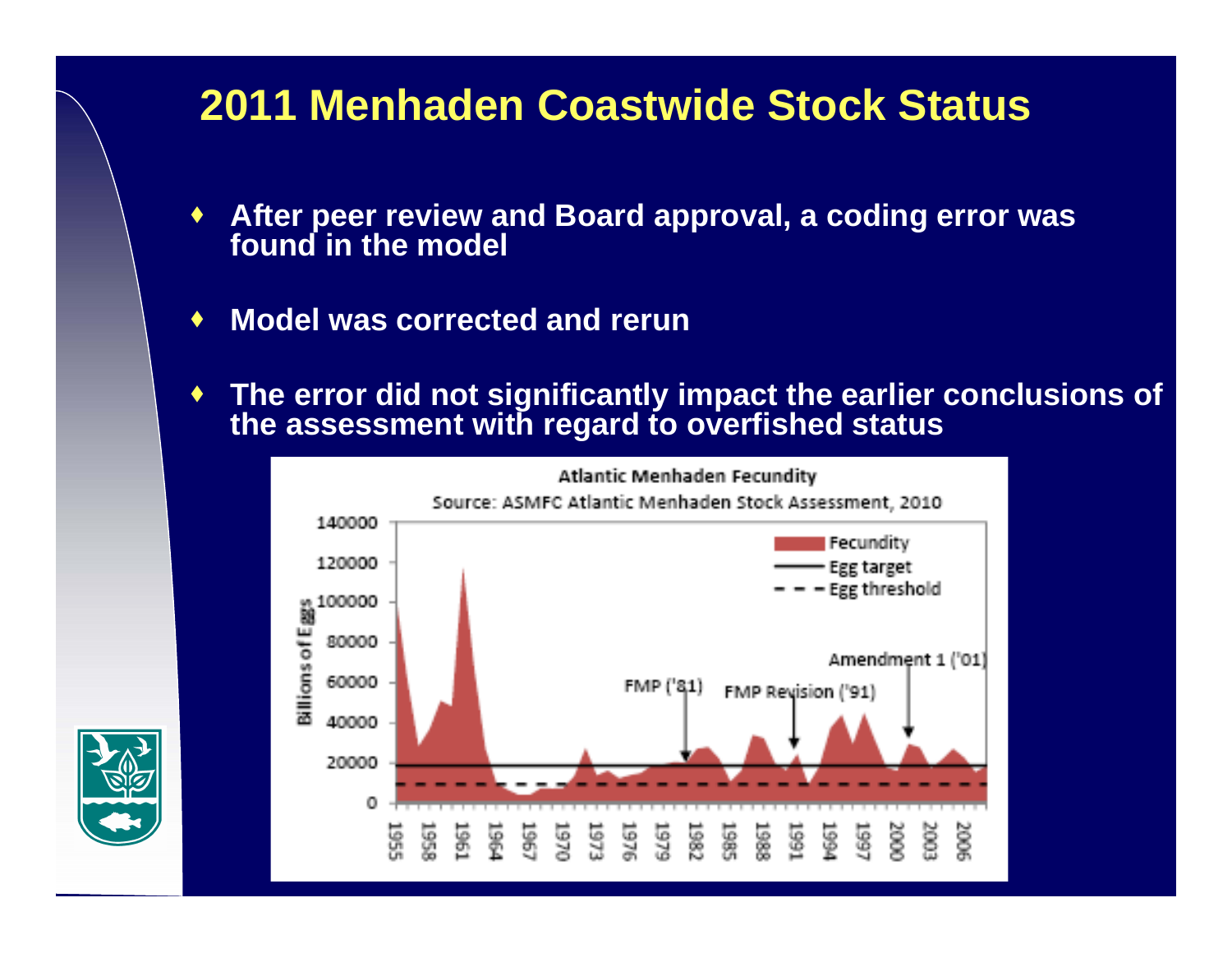### **2011 Menhaden Coastwide Stock Status**

- ♦ **It did place the menhaden stock over the overfishing threshold and in the realm of statistical possibility of being overfished in 2008**
- ♦ **Fthreshold = 1.18; F2008 = 1.26**
- ♦  $\bullet$  These were revised in Addendum V;  $F_{threshold}$  = 1.32;  $F_{2008}$  = 2.28



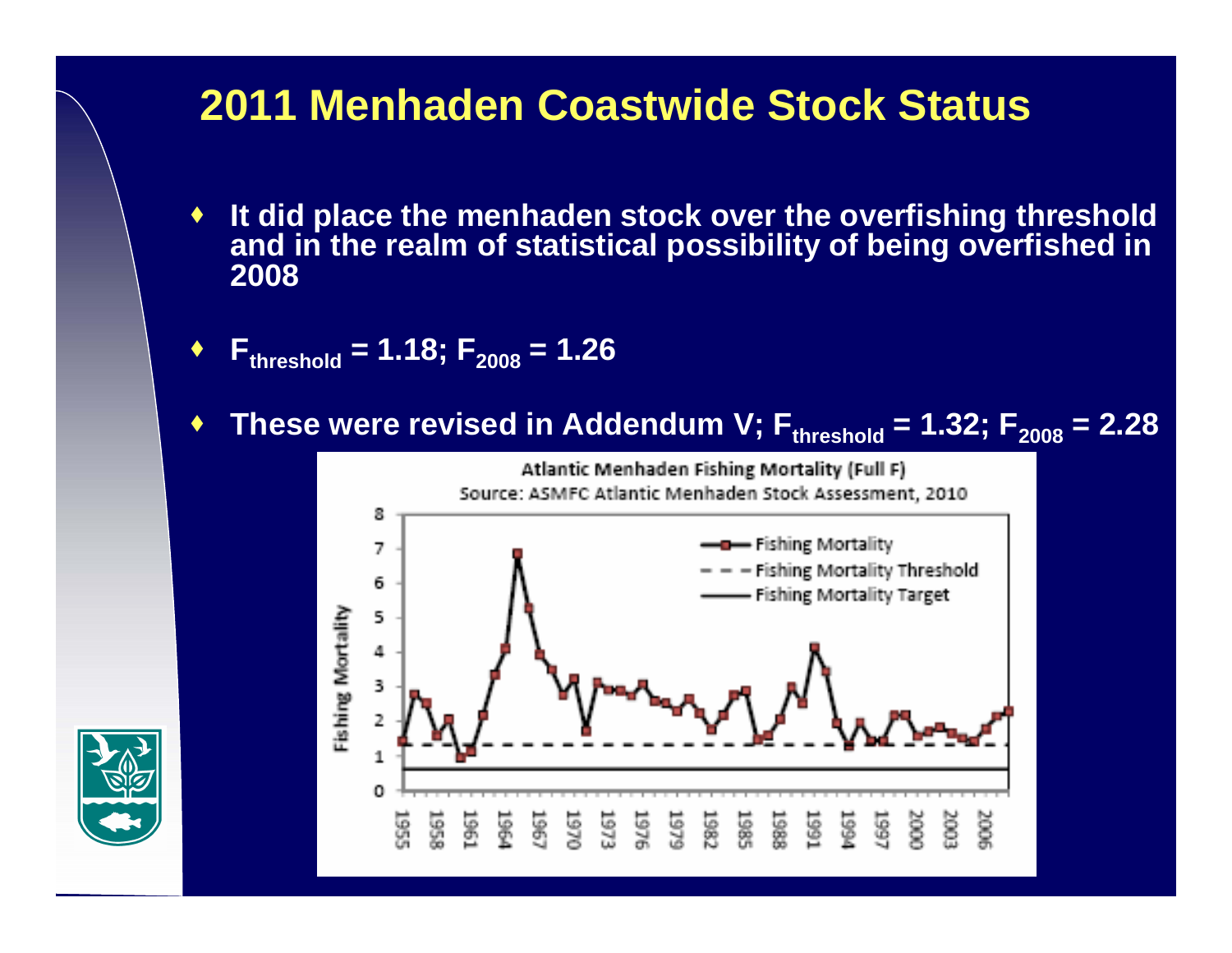### **Menhaden ASMFC Addendum Process**

- **Amendment 1, June 2001 established new biological reference points; changed the frequency of assessments to every 3 years**
- **Addendum II, August 2005 initiated a research program to assess the status of menhaden in Chesapeake Bay**
- ♦ **Addendum III, October 2006 set a harvest cap in Chesapeake Bay**
- **Addendum IV extends the provisions of Addendum III through 2013**
- **Addendum V, November 2011, established new fishing mortality reference points based on maximum spawning potential (MSP)**



 $\blacklozenge$  **The Board initiated development of Amendment 2 to establish management measures for all fishing sectors to implement the new ref points**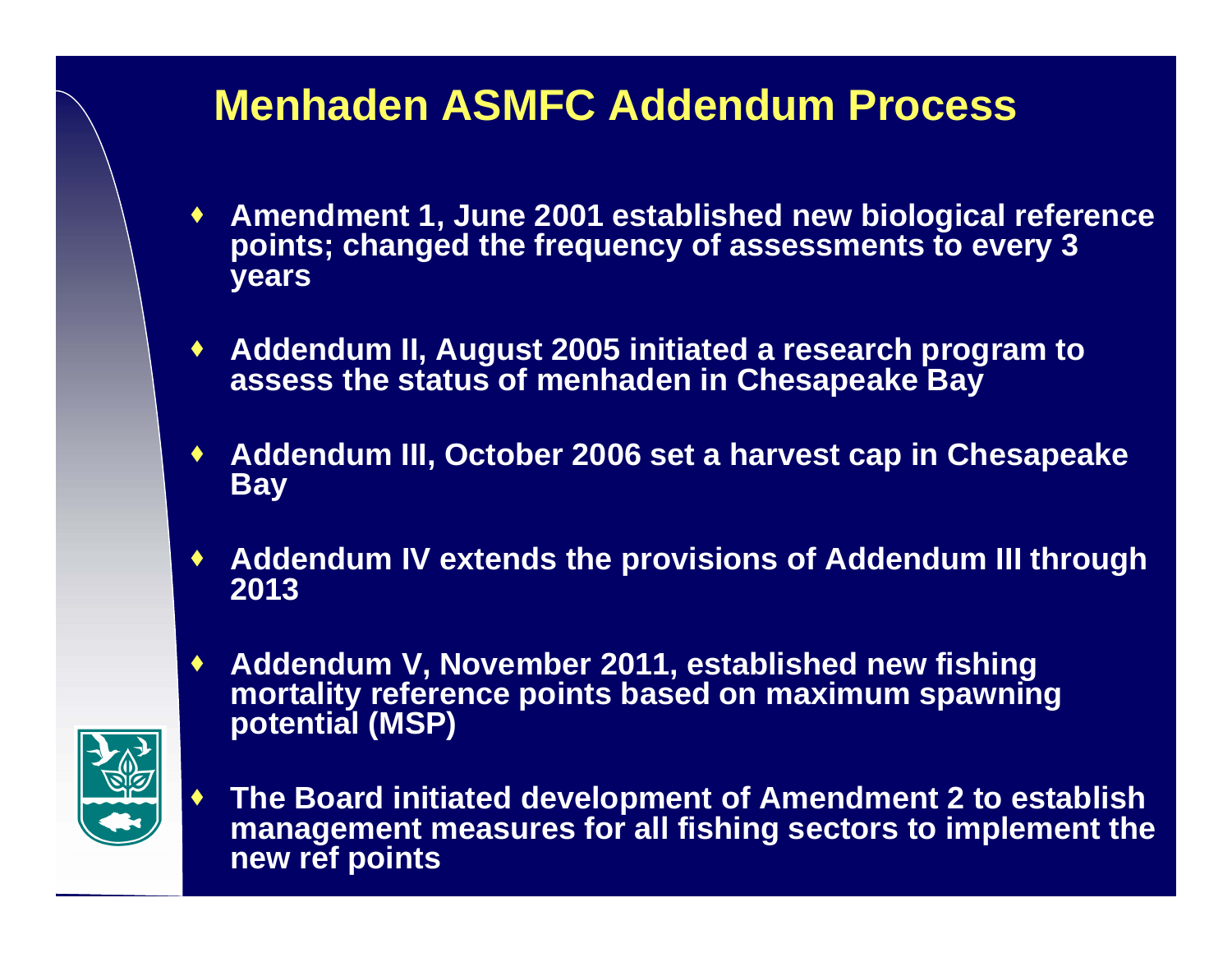## **2011 RI Fishery**

- ♦ **Only one operation fulfilled requirements for fishing in Narr Bay in 2011**
- **After biomass levels were estimated and confirmed, fishing was allowed to commence on May 25, 2011**
- ♦ **Only one set was undertaken in 2011, and fishing operation left Narr Bay**
- ♦ **Biomass level remained in Narr Bay (monitored by helicopter flights using school counts) until August 14, when fishery was closed**

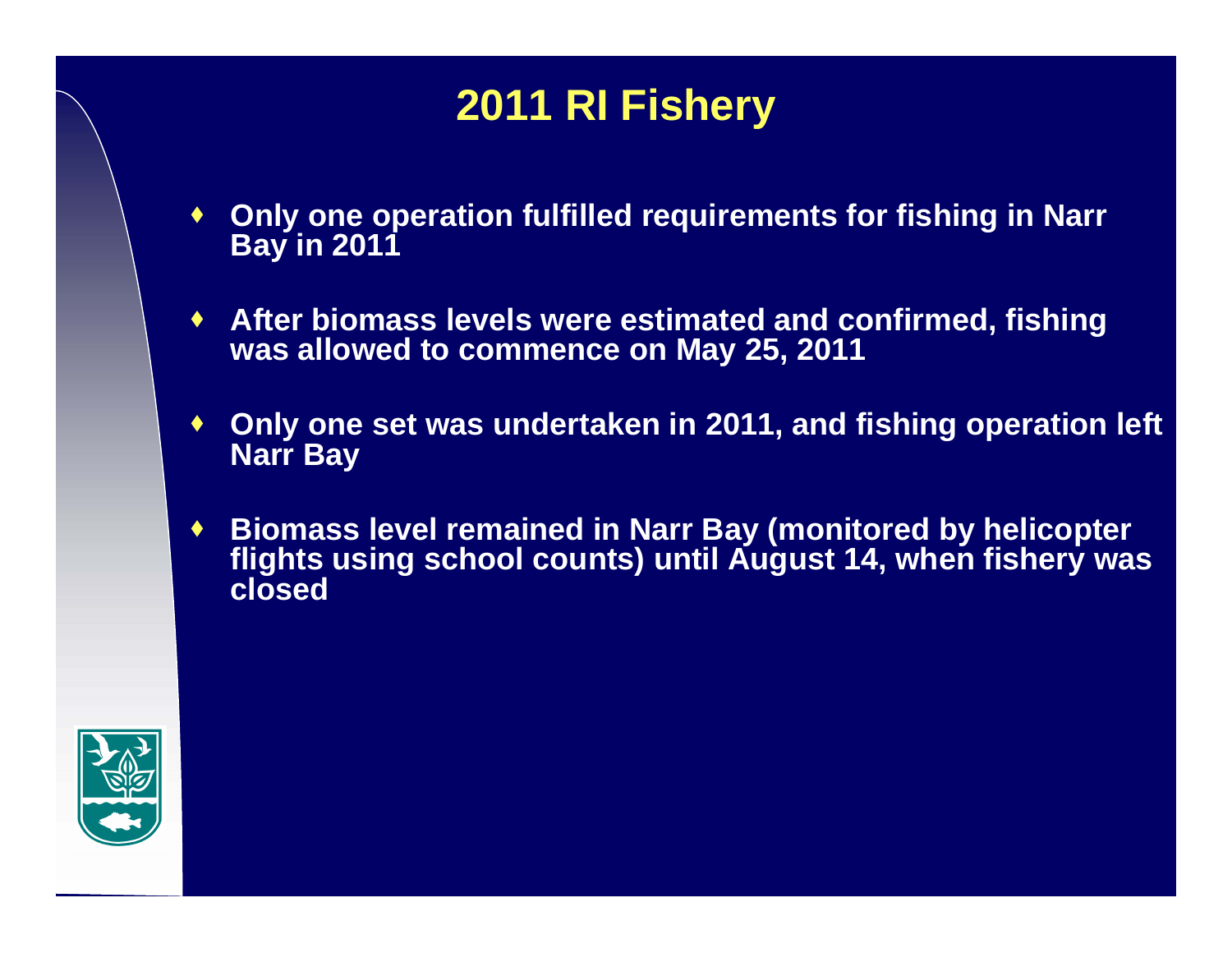### **2011 RI Fishery**

- ♦ **A second pulse of fish entered Narr Bay in Fall 2011**
- ♦ **After spotter flights and confirmation, fishery reopened on Oct. 14, 2011**
- ♦ **Biomass remained for couple weeks, then decreased; fishery re-closed on Oct 28, 2011**
- ♦ **No commercial fishing undertaken during the fall period**
- ♦ **One research set was done during the fall near Greenwich Bay by Dr James Sulikowski of UNE (report available)**

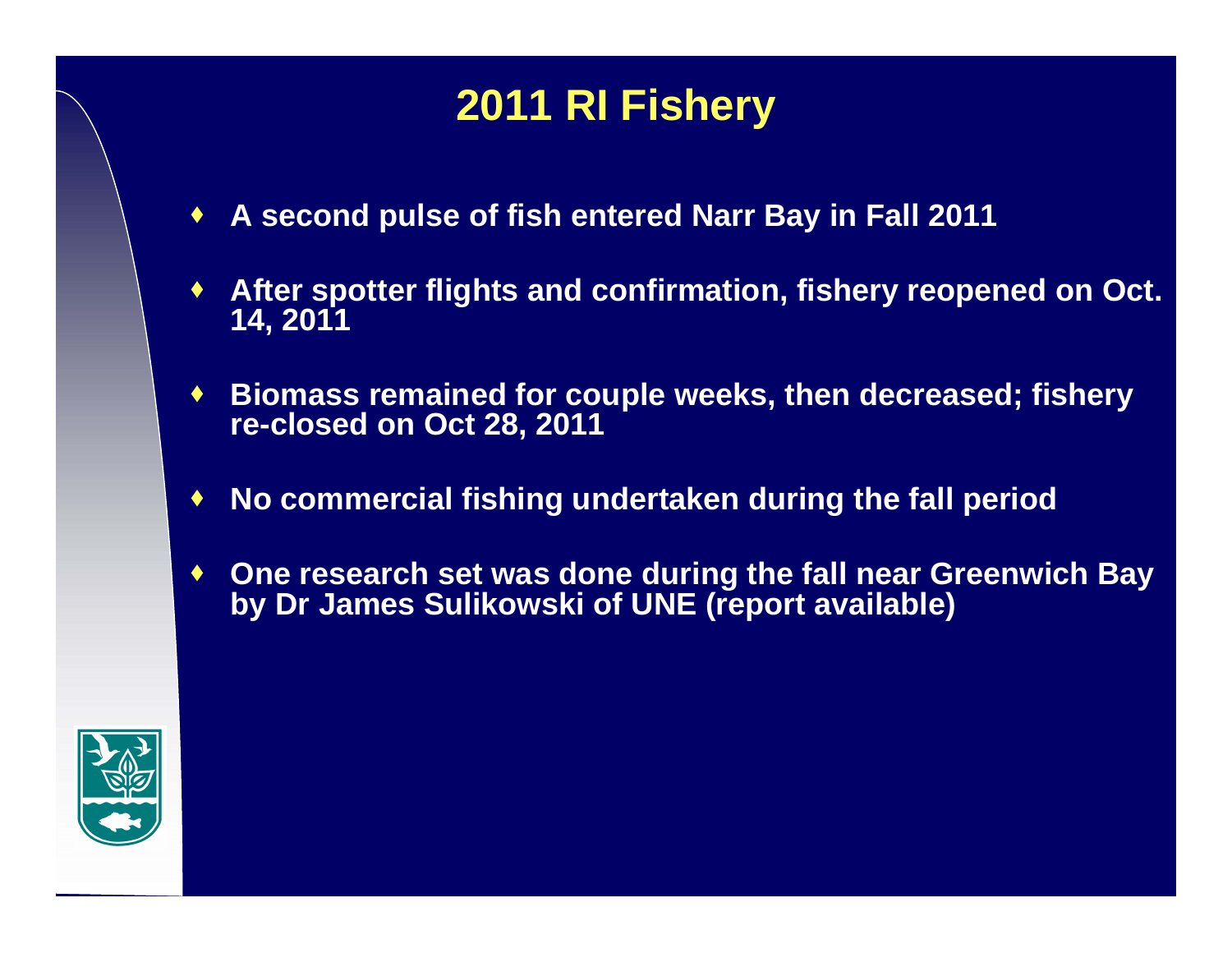# **Review of RIDFW Menhaden Monitoring Program**

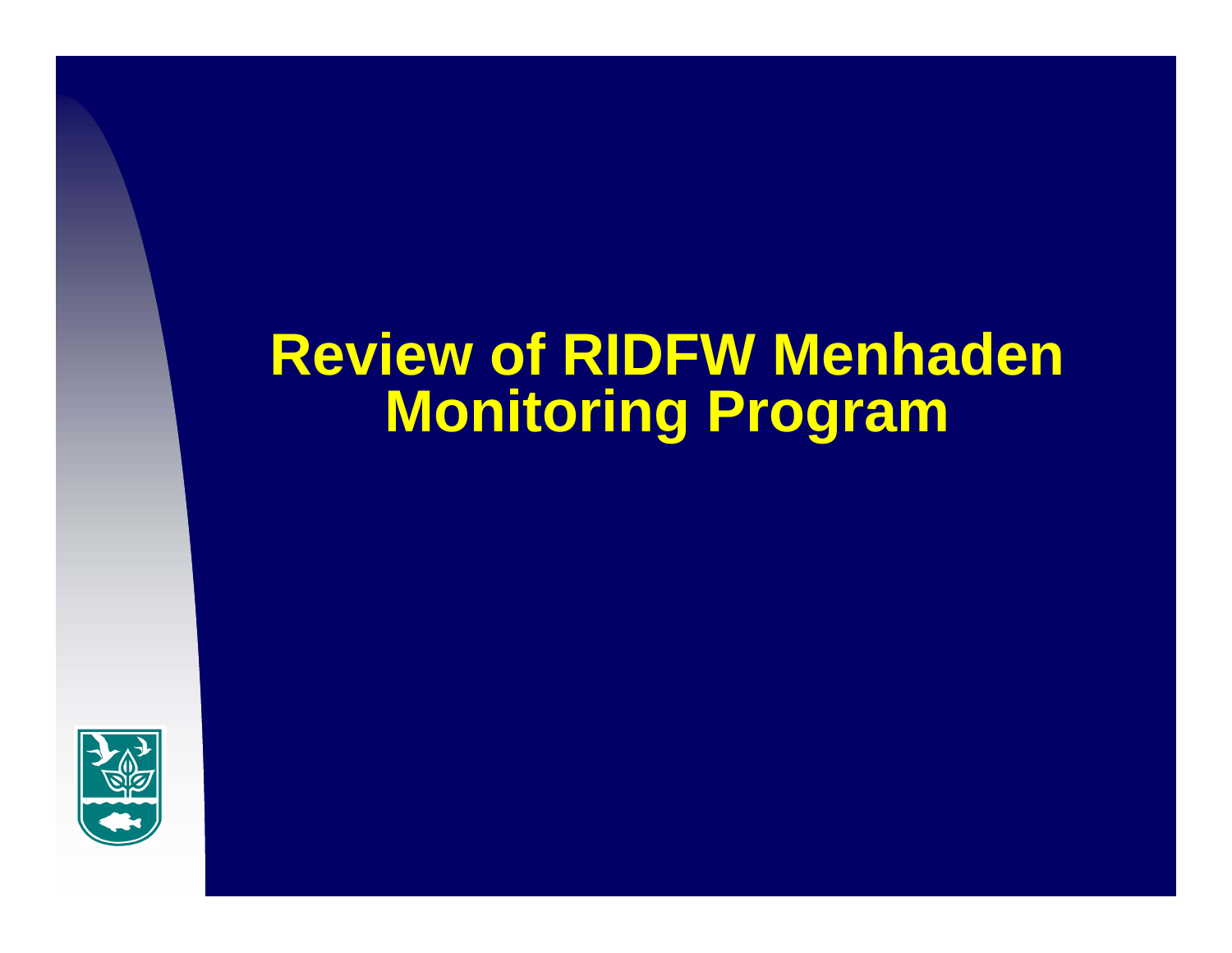#### **Methodology for Monitoring Menhaden Abundance**

- **RIDFW, created a depletion model for open populations to monitor menhaden abundance in close to real time**
- **Model uses several data sources: Floating fish trap data for movement of fish in Narr Bay Purse seine vessel landings data for fishery removal Spotter plane data as index of absolute abundance in Bay Historical dataset of spotter plane data Helicopter overflights**

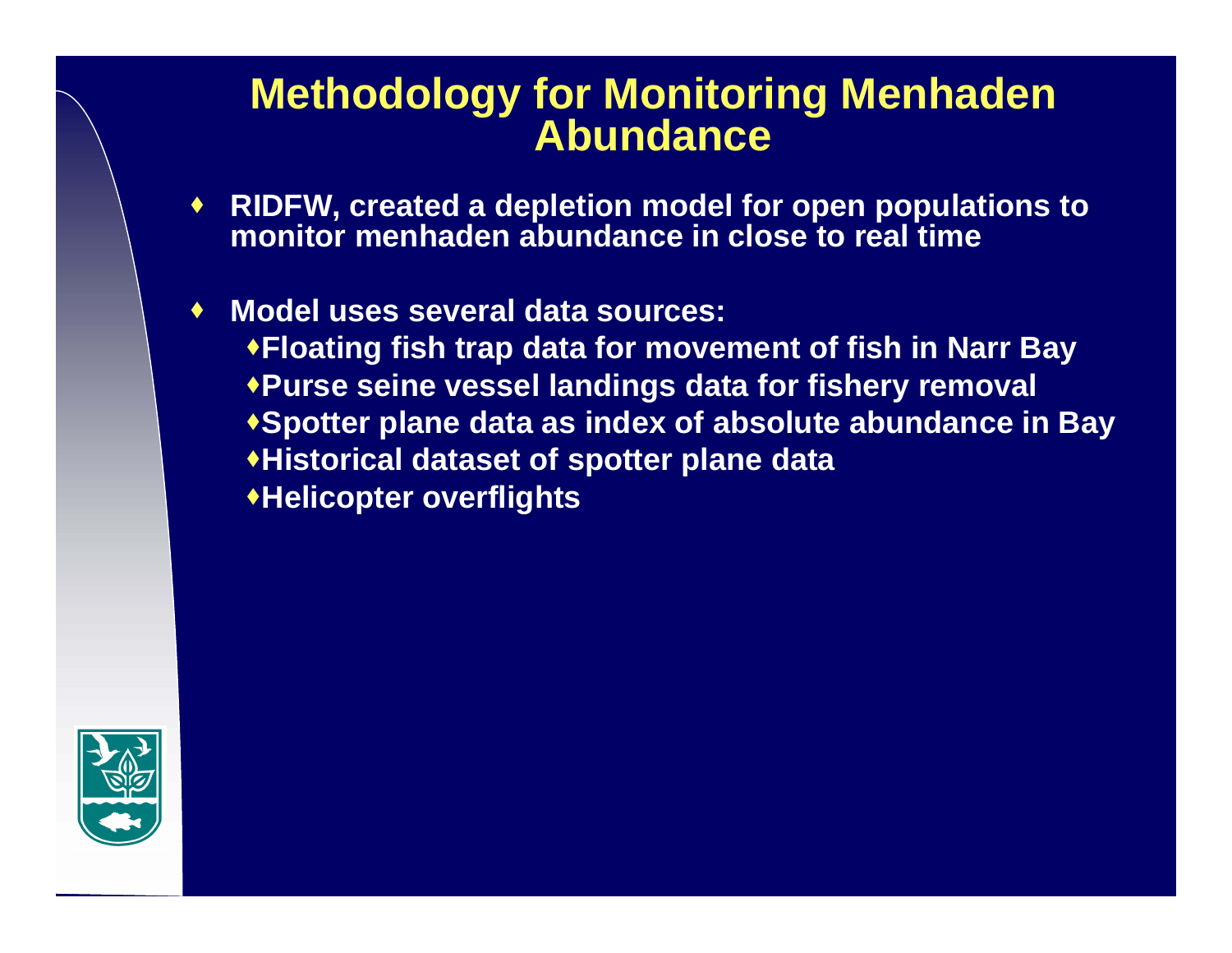#### **Methodology for Monitoring Menhaden Abundance**

- **Due to a number of individuals purchasing purse seine endorsements in 2008 and renewing them in subsequent years, SAFIS landings were monitored for menhaden landings**
- **Little to no commercial landings by non purse seine entities (i.e. one full purse seine poss lim>all other harvest combined)**
- ♦ **May be an issue with pseudo-commercial harvest occuring to supply bait shops, but some are doing this legally**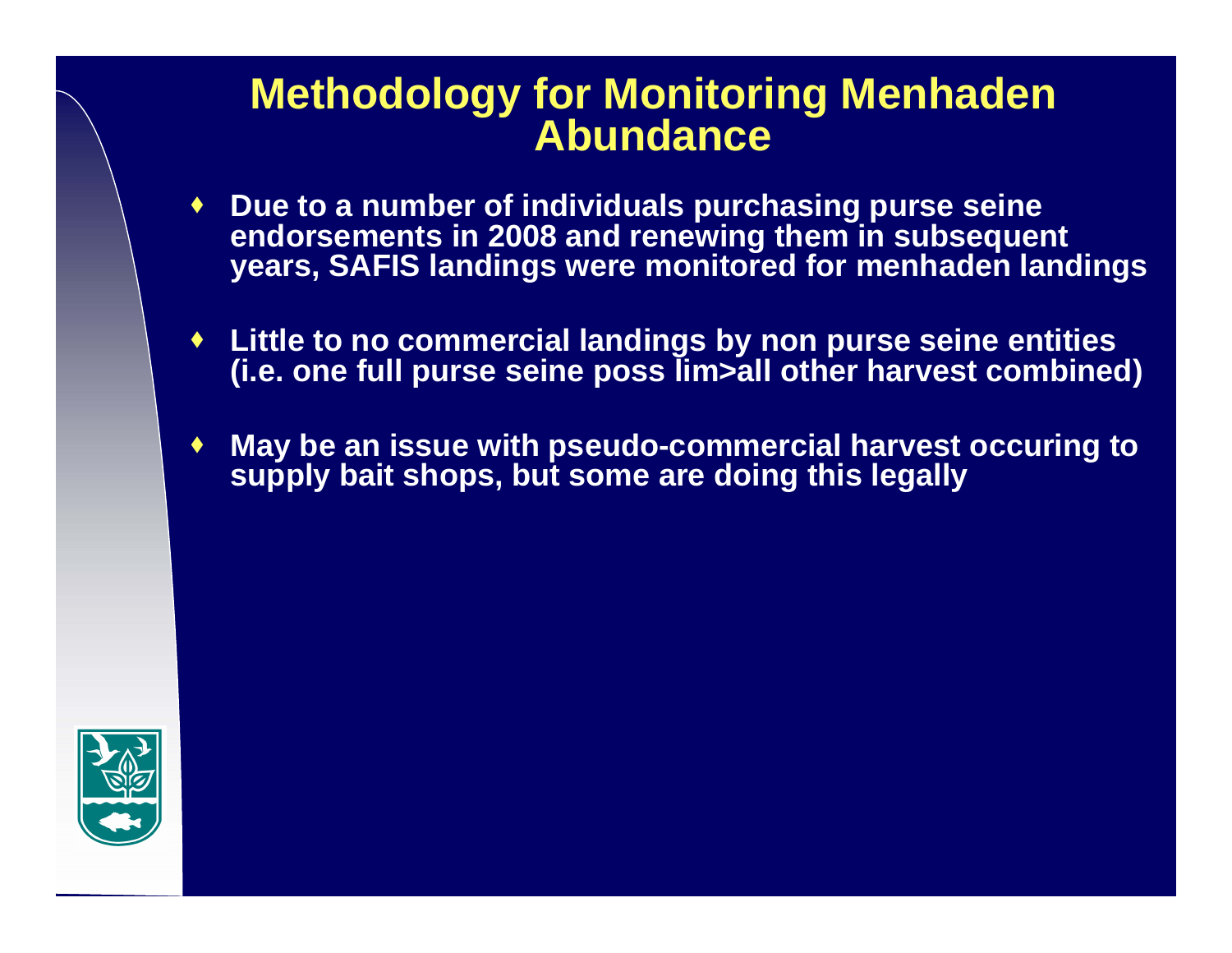#### **Methodology for Monitoring Menhaden Abundance**

- $\bullet$  **Monitoring depends on industry cooperation and is labor intensive**
- ♦ **DFW recently worked to find a funding source for the monitoring so may have more leverage for spotter flights in the future**
- ♦ **Depletion model estimates abundance in the Bay and is used to track landings relative to a 50% cap on Bay harvest**

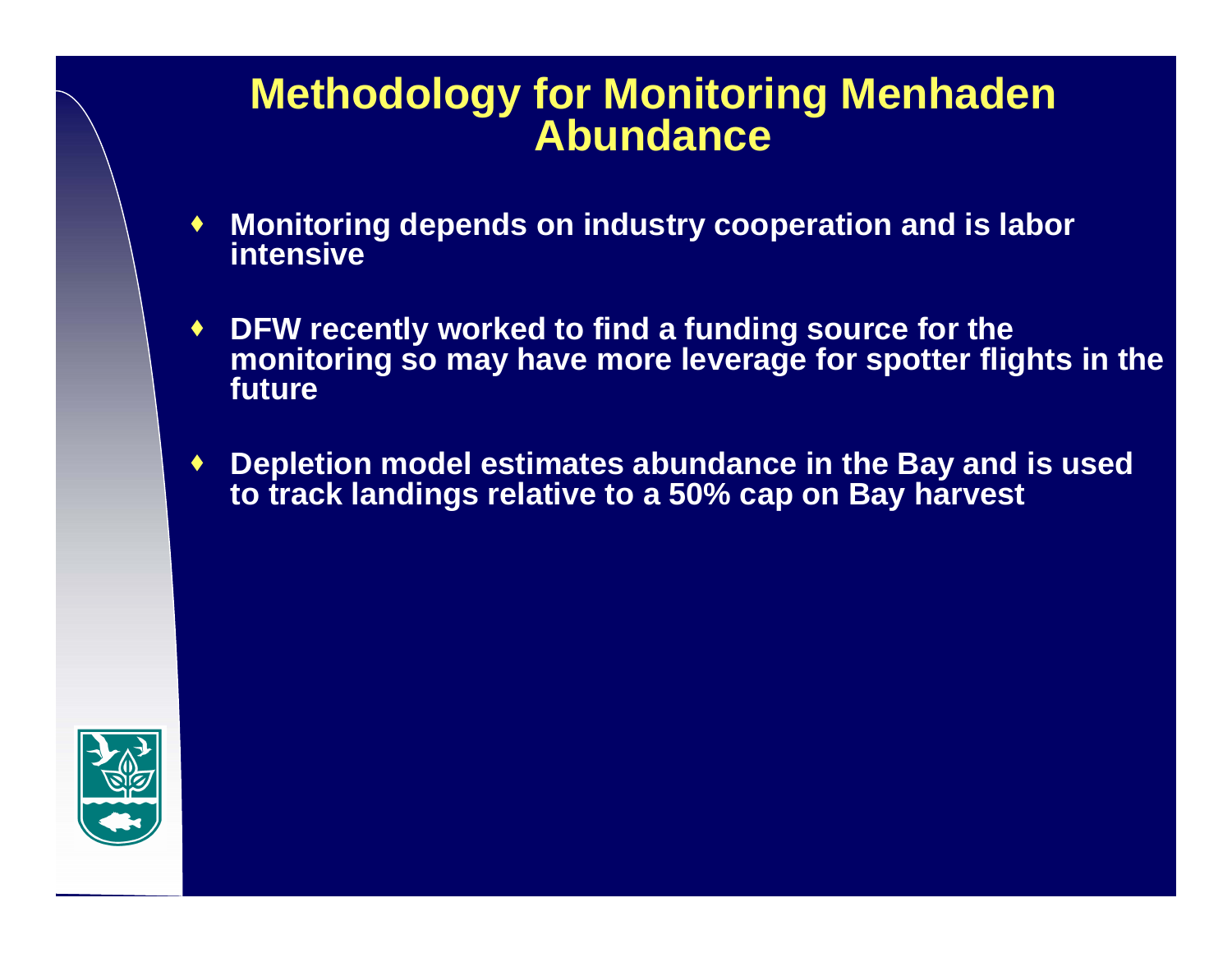#### **Regulatory Structure for Monitoring Menhaden Abundance**

- ♦ **The estimate of abundance compared to an abundance cap**
- ♦ **The cap is set at 50% of the estimated total abundance in the Bay minus a 1.5 mlbs threshold**
- ♦ **Biomass in Bay must be over the threshold (>2 mlbs) to provide a level of exploitable biomass**
- ♦ **The cap was not achieved for 2011, but so little activity, model not run**

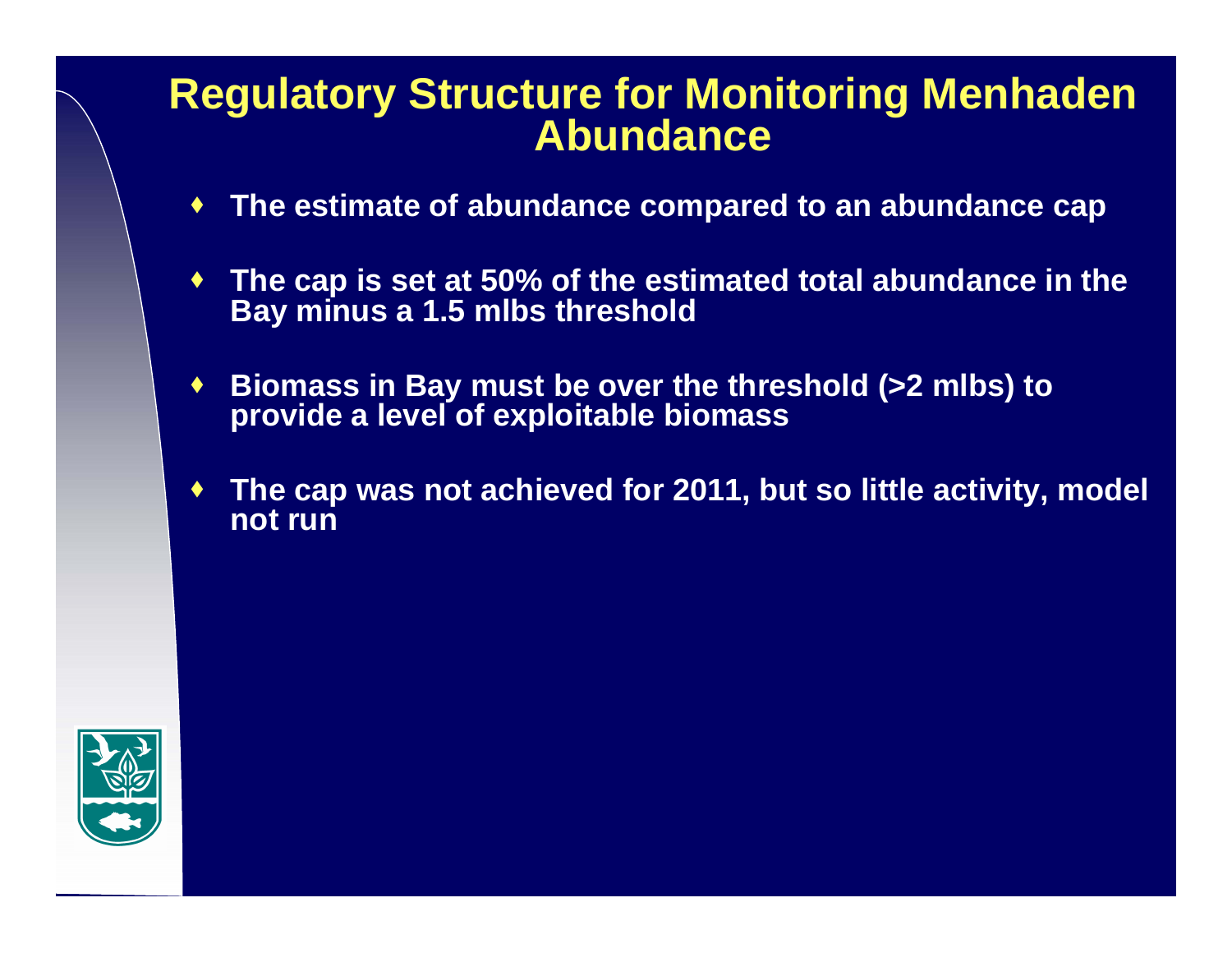#### **Regulatory Structure for Monitoring Menhaden Abundance**

- $\blacklozenge$  **Other parts of the current regulation are:**
	- **Daily possession limit of 120 k**

**Equipment restrictions Nets =<600 ft length x 90 ft depth; certified before fishing Hold capacity checked and DLE and DFW notified**

**Observer coverage requirements**

**Reporting requirements**

**2011 – new closed areas; Prov River above Conimicut and Western GB**

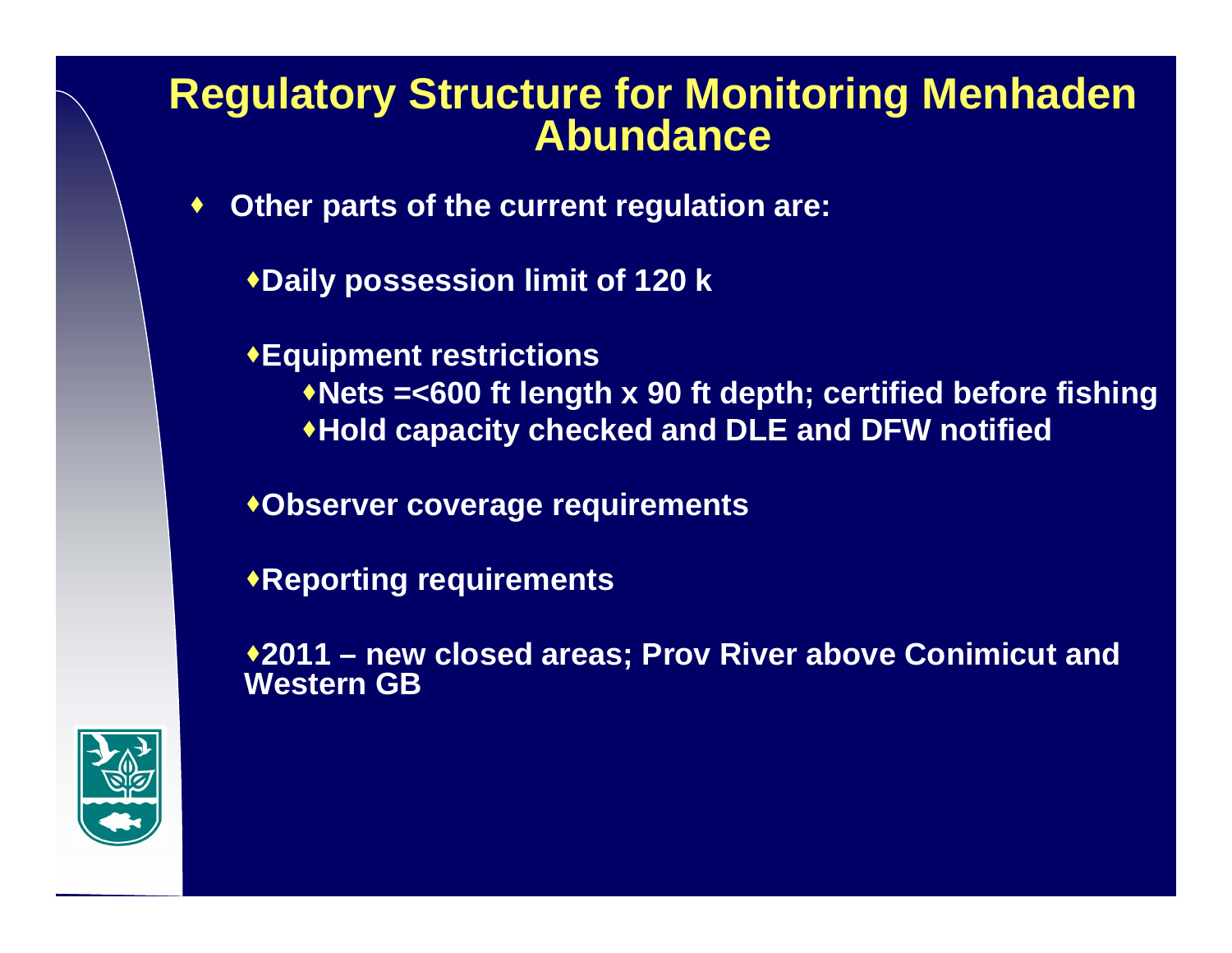### **Analysis of 2011 Monitoring Program**

- ♦ **Due to lack of activity, model not run after initiation**
- **A new observation program was begun in 2009, independent flights in the state helicopter, which continued in 2010 and 2011**
- **DFW sampling and monitoring has become consistent and more coordinated with the addition of a second staff person to take over field operations**
- ♦ **The model will continue to be analyzed and improved as the dataset gets larger and sources improve**
- ♦ **It is evident that in years where biomass in Bay is low and/or fishing activity is low, modeling approach is weak**

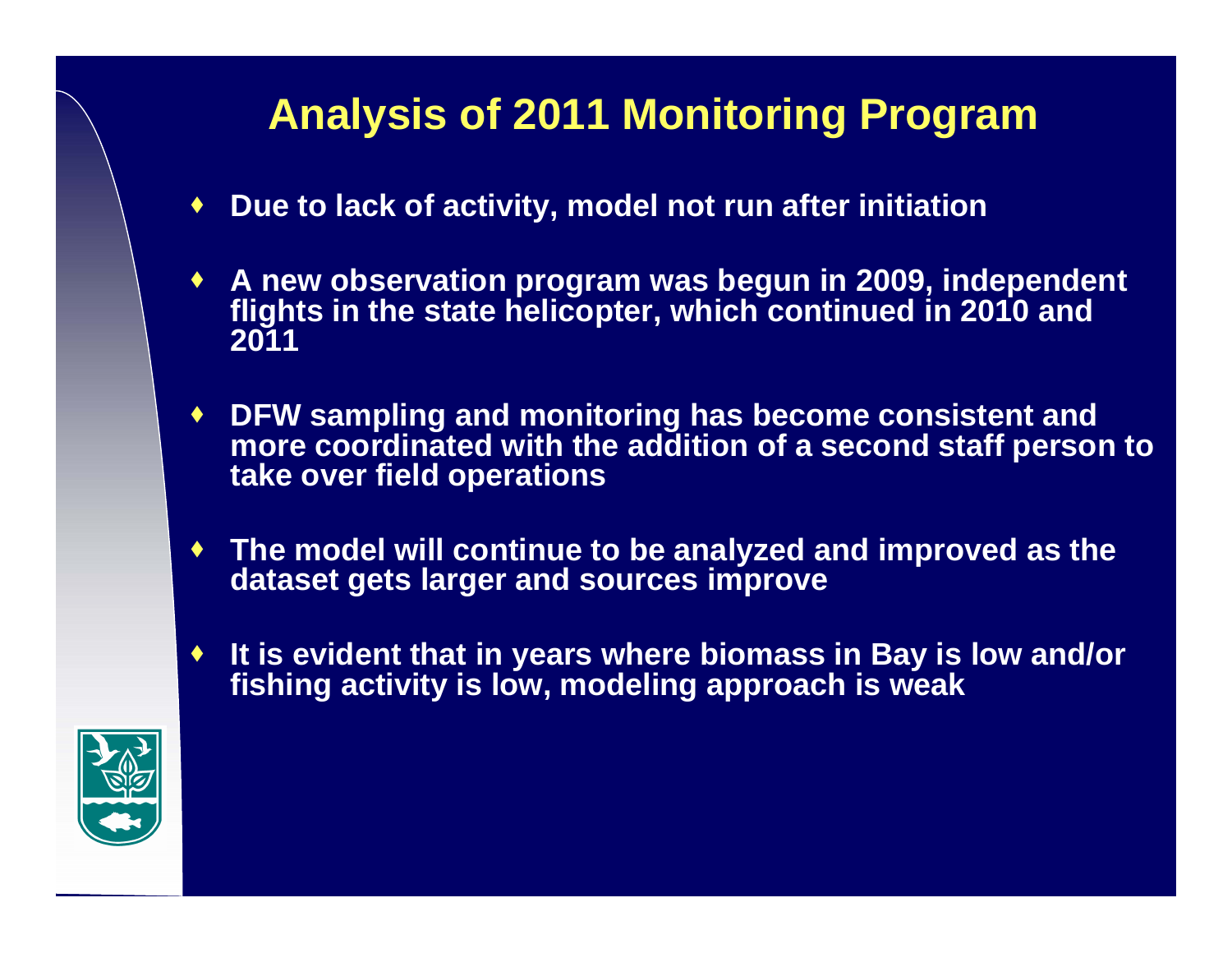### **Division of Fish and Wildlife Proposed Changes**

- ♦ **DFW will continue to adjust and improve the model over time**
- $\blacklozenge$ **DFW brought on additional staff to help with program**
- ♦ **Points of clarification:**

**Biomass threshold is a static number year to year Fishing cap is dynamic and changes year to year depending on magnitude of fish Vessel hold capacity cert. will only be required of new** 

**entrants and/or new vessels**

**All other gear requirements will be in place in 2012**

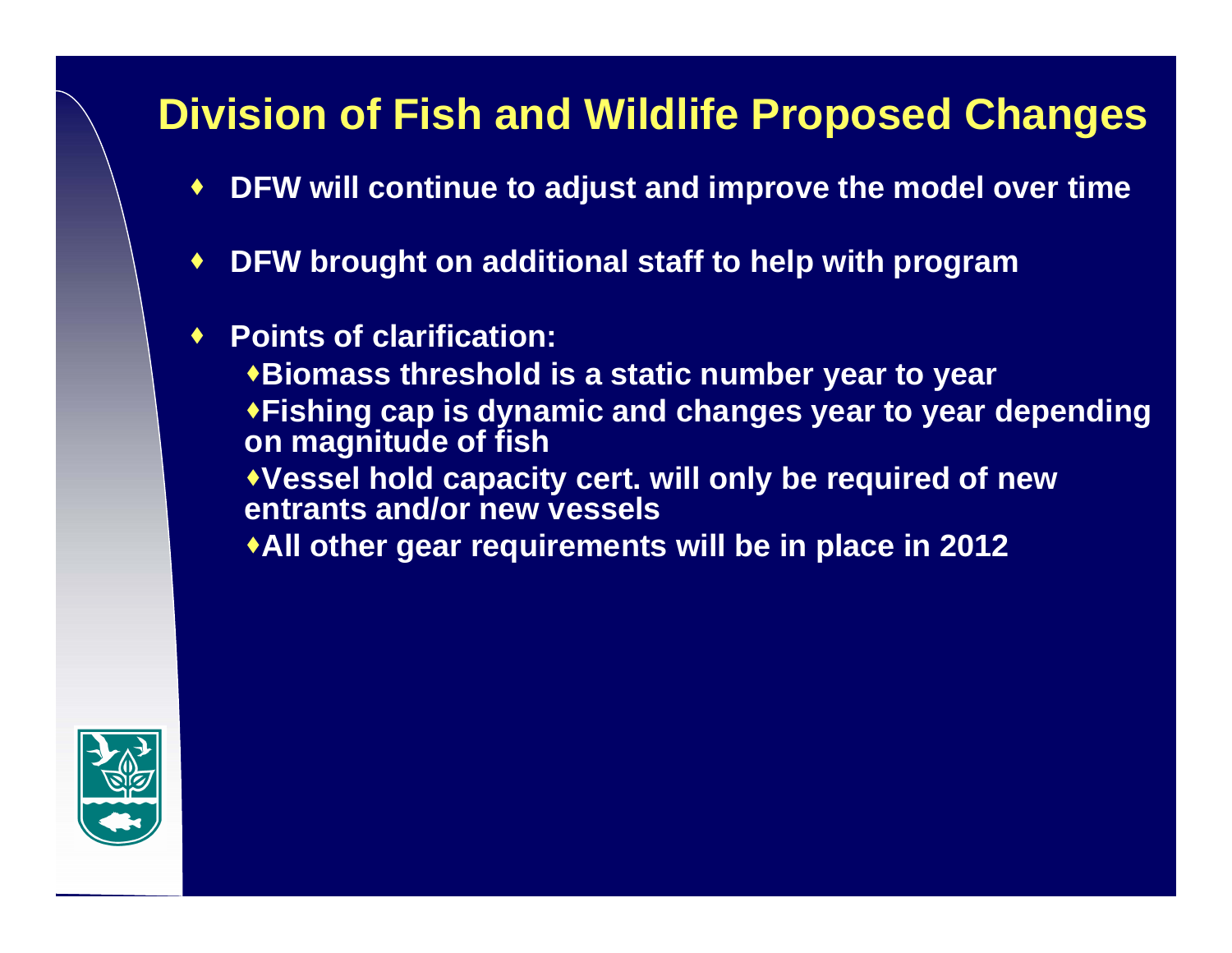### **Division of Fish and Wildlife Proposed Changes**

**DFW does not propose any substantial changes but will seek comment on the following:**

**16.2.4 – clarify intent is for all commercial fishers to report intent to fish and harvest info to DFW and DEL**

**16.2.6 – seek guidance as to whether permanent closed areas are applied to all commercial fishers and not just purse seines**